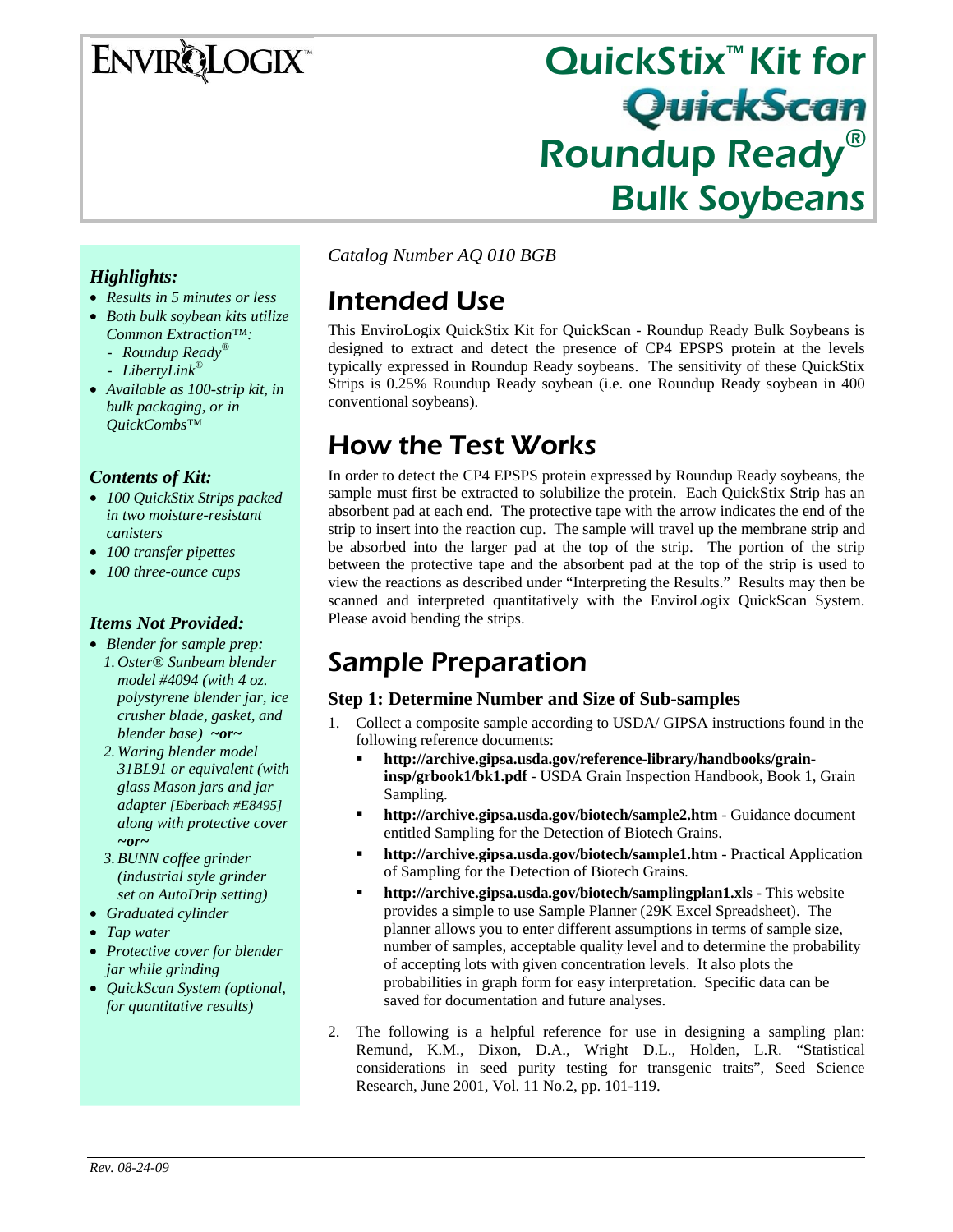3. To select the appropriate sample size, determine the purity standard and the degree of confidence required. Confidence level means the statistical probability that the true Roundup Ready level in the lot is below the selected purity standard. Table 1 provides a guideline for determining the number of 400 bean subsamples that are necessary to provide effective screening for different GM concentrations at a 95% confidence level.

| Table 1 - Number of 400 soybean subsamples required for testing |  |
|-----------------------------------------------------------------|--|
|-----------------------------------------------------------------|--|

| <b>Confidence</b><br>Level $(\% )$ | <b>Roundup Ready</b><br><b>Soybean Screening Level</b> |          |  |  |
|------------------------------------|--------------------------------------------------------|----------|--|--|
|                                    | $0.5\%$                                                | $0.25\%$ |  |  |
| 95%                                |                                                        |          |  |  |

For other sampling scenarios or different screening or confidence levels, refer to the USDA/GIPSA Excel spreadsheet described under Step 1 above, or call EnviroLogix Technical Support for assistance.

#### **Step 2: Determine Sub-sample Weight, Jar Size and Grind Times**

- 1. Determine average weight of individual grain to be tested (weigh 100 beans, divide by 100).
- 2. Calculate the weight of the number of grains to be tested (Number of grains X Average Weight/Grain). Table 2 lists the guidelines for jar size and grinding time according to sample weight.
- 3. Choose an appropriate jar size and grind time based on the type of blender available for sub-sample preparation (see Table 2). Oster Sunbeam Blender with ice crusher blade is recommended over the Waring Blender for its bean grinding efficiency. (Note that bean grind time is longer and requires additional steps\* when using a Waring Blender).

#### **Table 2 - Soybeans**

| # of Beans    |                     | Sub-sample   |                  | Grind Time<br>on High          |
|---------------|---------------------|--------------|------------------|--------------------------------|
| (approximate) | <b>Blender Type</b> | weight $(g)$ | Jar size $(oz.)$ | Speed                          |
| 100-200       | Oster<br>Sunbeam    | 16-38        | 8                | 20 seconds                     |
| 100           | Waring              | 16-38        | 8                | 60 seconds<br>$(2 X 30 sec.*)$ |
| 200-400       | Waring              | 38-65        | 16               | 60 seconds<br>$(2 X 30 sec.*)$ |

- For best results blend beans for  $\frac{1}{2}$  of total time, remove the jar and shake to redistribute larger particles, replace and resume grinding.
- 4. Choose an appropriate jar size for the sample based upon Table 2 above.

#### **Step 3: Prepare the Sample**

- 1. Weigh sample into the appropriate vessel.
- 2. Put protective cover over glass jars.
- 3. Grind sample on high speed until all whole beans are finely ground.
- 4. Add the volume of tap water calculated by the formula (left).



*Choose grinding method* 

*Soybean Common Extraction* Grams of beans  $x$  5 = mL water For example:  $(100 \times 0.15)=15g$  $15 g \times 5 = 75$  mL water

#### *Extract in tap water*



*Transfer extract to cup, about 3 pipettefuls*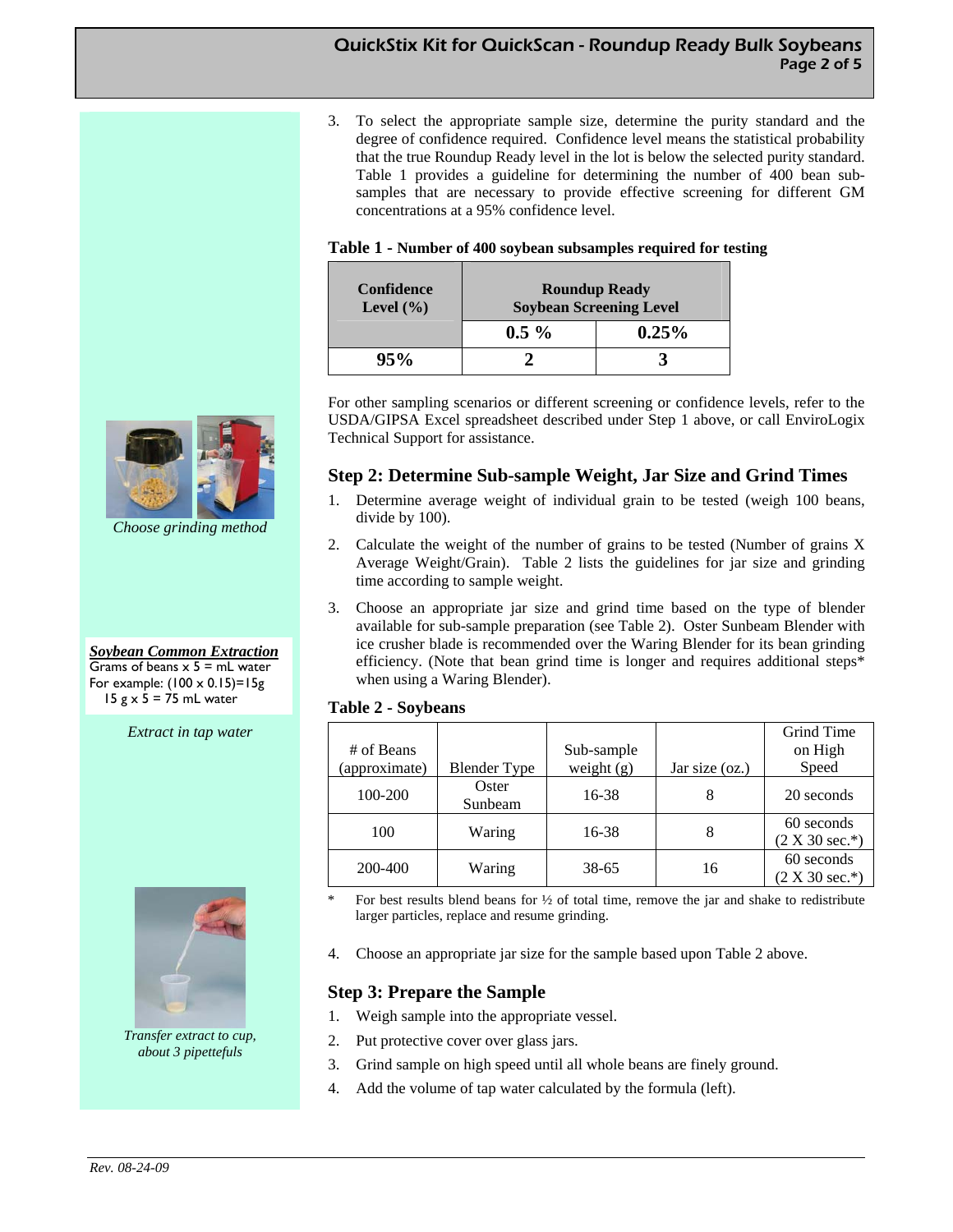#### QuickStix Kit for QuickScan - Roundup Ready Bulk Soybeans Page 3 of 5

- 5. Cap and shake jar vigorously until the entire sample is wet (20-30 seconds, depending on the number of grains). Sample will begin to settle immediately and liquid can be drawn off at that time. Avoid pulling up particles with the transfer pipette.
- 6. Transfer 12 mL of the liquid extract from above the settled soybean solids into the three-ounce sample cup. The level of extract should be above the bottom of the arrow tape yet below the top of the arrow on the bottom portion of the strip.
- 7. To prevent cross-contamination thoroughly clean blender parts and jars of dust and residue prior to preparation of a second sample. Use a new transfer pipette and cup for each sample.

## How to Run the QuickStix Strip Test

- 1. Allow refrigerated canisters to come to room temperature before opening. Remove the QuickStix Strips to be used. Avoid bending the strips. Reseal the canister immediately.
- 2. Place the strip into the three-ounce cup containing 12 mL of the liquid soybean extract. The sample will travel up the strip.
- 3. Allow the strip to develop for 5 minutes before making final assay interpretations. Positive sample results may become obvious much more quickly.
- 4. To retain the strip, or for use in the QuickScan System, cut off and discard the bottom section of the strip covered by the arrow tape.

**NOTE: Use extreme caution to prevent sample-to-sample cross-contamination with grain, fluids, or disposables.** 

## Interpreting the Results

Development of the Control Line within 5 minutes indicates that the strip has functioned properly. Any strip that does not develop a Control Line should be discarded, and the sample re-tested using another strip.

If the extract is from a sample containing at least 0.25% Roundup Ready soybean (1 in 400), a second line (Test Line) will develop on the membrane strip between the Control Line and the protective tape. *The results should be interpreted as positive for CP4 EPSPS protein expression.* 



If the extract is from a negative sample, the strip will only show the control line.

Results may then be scanned and interpreted quantitatively with the QuickScan System. Please consult the QuickScan User Manual for details.

## Kit Storage

QuickStix can be stored at room temperature, or refrigerated for a longer shelf life. Note the shelf life on the kit box for each storage temperature. The kit may be used in field applications; however, prolonged exposure to high temperatures may adversely affect the test results. Do not open the desiccated canister until ready to use the test strips.



*Any clearly discernable pink Test Line is considered positive*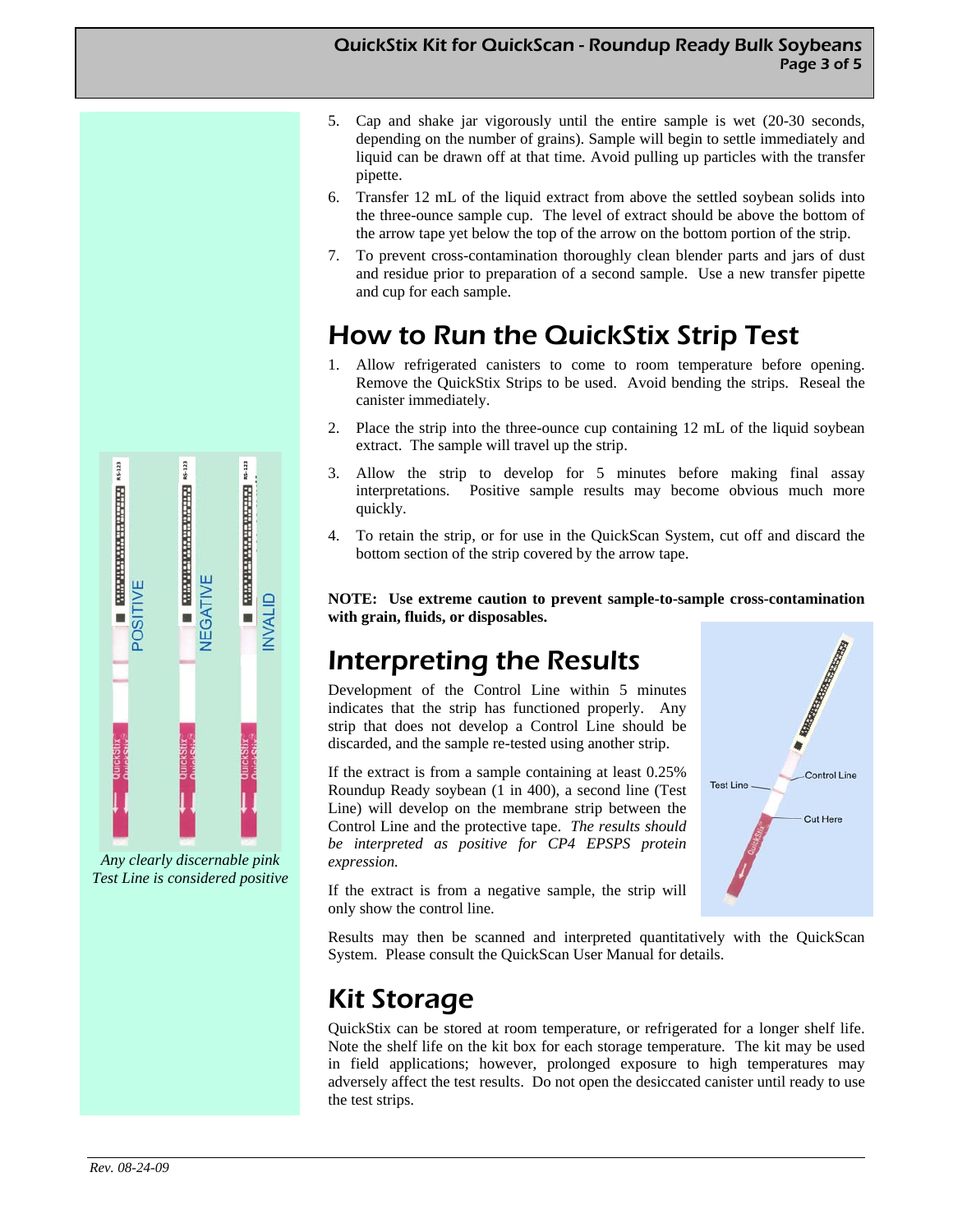## Precautions and Notes

- This kit is designed to be read visually as a screen for presence or absence, and is also designed to be quantitative when used with the QuickScan System.
- This product is currently not applicable for use in any other crop or in leaf or individual seed testing.
- As with all tests, it is recommended that results be confirmed by an alternate method when necessary.
- The assay has been optimized to be used with the protocol provided in the kit. Deviation from this protocol may invalidate the results of the test.
- The results generated through the proper use of this diagnostic tool reflect the condition of the working sample directly tested. Extrapolation as to the condition of the originating lot, from which the working sample was derived, should be based on sound sampling procedures and statistical calculations which address random sampling effects, non-random seed lot sampling effects and assay system uncertainty. A negative result obtained when properly testing the working sample does not necessarily mean the originating lot is entirely negative for the analyte or protein in question.
- A strong positive result may safely be interpreted in as little as 2 minutes after sample addition. It is not safe, however, to interpret negative results prior to 5 minutes.
- Protect all components from hot or cold extremes of temperature when not in use.
- CAUTION: Tightly closed containers of soy extract, if left sitting for several hours, may ferment and cause the lid or container to burst. Dispose of extract when testing is complete.